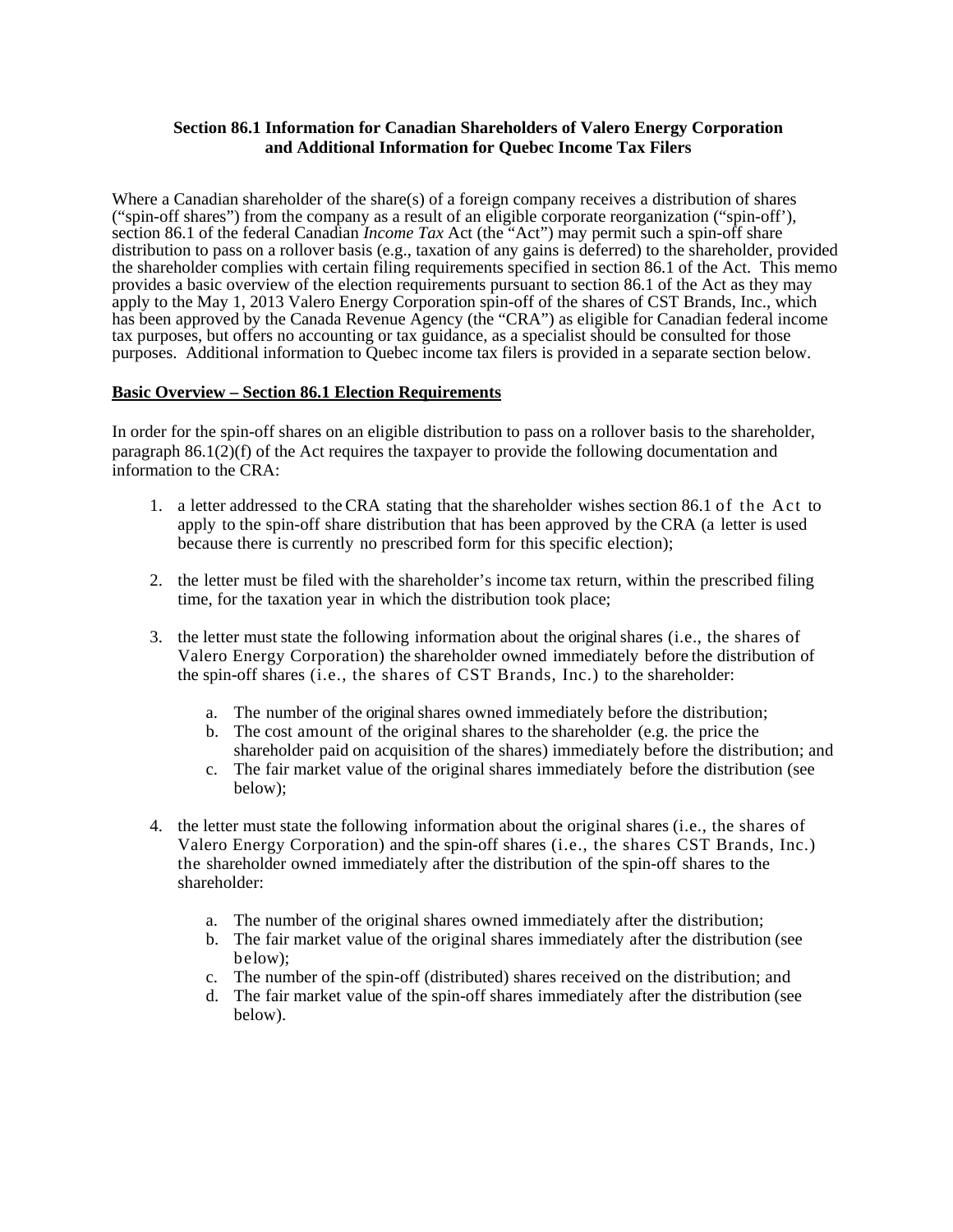## **A Summary of the Transaction and the Numerical Reporting Thereof**

Valero Energy Corporation's 2013 spin-off transaction affecting the Canadian shareholders involved:

- 1. The receipt of one spin-off CST Brands, Inc. share for each nine original shares of Valero Energy Corporation (held for the shareholders by an exchange agent);
- 2. Fractional shares of CST Brands, Inc. were not issued. Instead, Valero Energy Corporation aggregated and sold these shares in the open market at prevailing rates and the net cash proceeds for the fractional shares were then distributed *pro rata* to each Valero Energy Corporation shareholder who was entitled to fractional shares.

The following fair market values can be assigned to the original Valero Energy Corporation shares, the spin-off (CST Brands, Inc.) shares and the new Valero Energy Corporation shares for reporting purposes:

| The fair market value of the Valero Energy Corporation<br>shares immediately before the distribution: | <b>US \$41.46</b> |
|-------------------------------------------------------------------------------------------------------|-------------------|
| The fair market value of the Valero Energy Corporation<br>shares immediately after the distribution:  | <b>US \$36.60</b> |
| The fair market value of the CST Brands, Inc. shares<br>immediately after the distribution:           | <b>US \$29.60</b> |

In summary, based on the above information, the fair market value of one Valero Energy Corporation share immediately prior to the distribution was US \$41.46 and the total fair market value of the shareholder's property relating to owning each Valero Energy Corporation share immediately after the distribution was US \$36.60. This is the basis for electing a tax-deferral of any gains on the Valero Energy Corporation shares (e.g. in relation to original cost of the shares) under section 86.1 of the Act.

This means that for Canadian income tax purposes, a shareholder's existing adjusted cost base ("ACB") in a Valero Energy Corporation share would be allocated proportionately to the resulting shares. For example, a share holder who owned 100 shares of Valero Energy Corporation would have received 11 CST Brands, Inc. share (i.e., 1 CST Brands, Inc. share for every 9 shares of Valero Energy Corporation) and cash of approximately US \$3.29 in lieu of fractional shares of 0.111 (i.e., 0.111 x US \$29.60). Where the 100 Valero Energy Common Shares had an averaged ACB per share of US \$30.00, the ACB to the shareholder, immediately after the spin-off of the 100 shares of Valero Energy Corporation, 11 shares of CST Brands, Inc. and the 0.111 fractional shares would have been allocated as follows: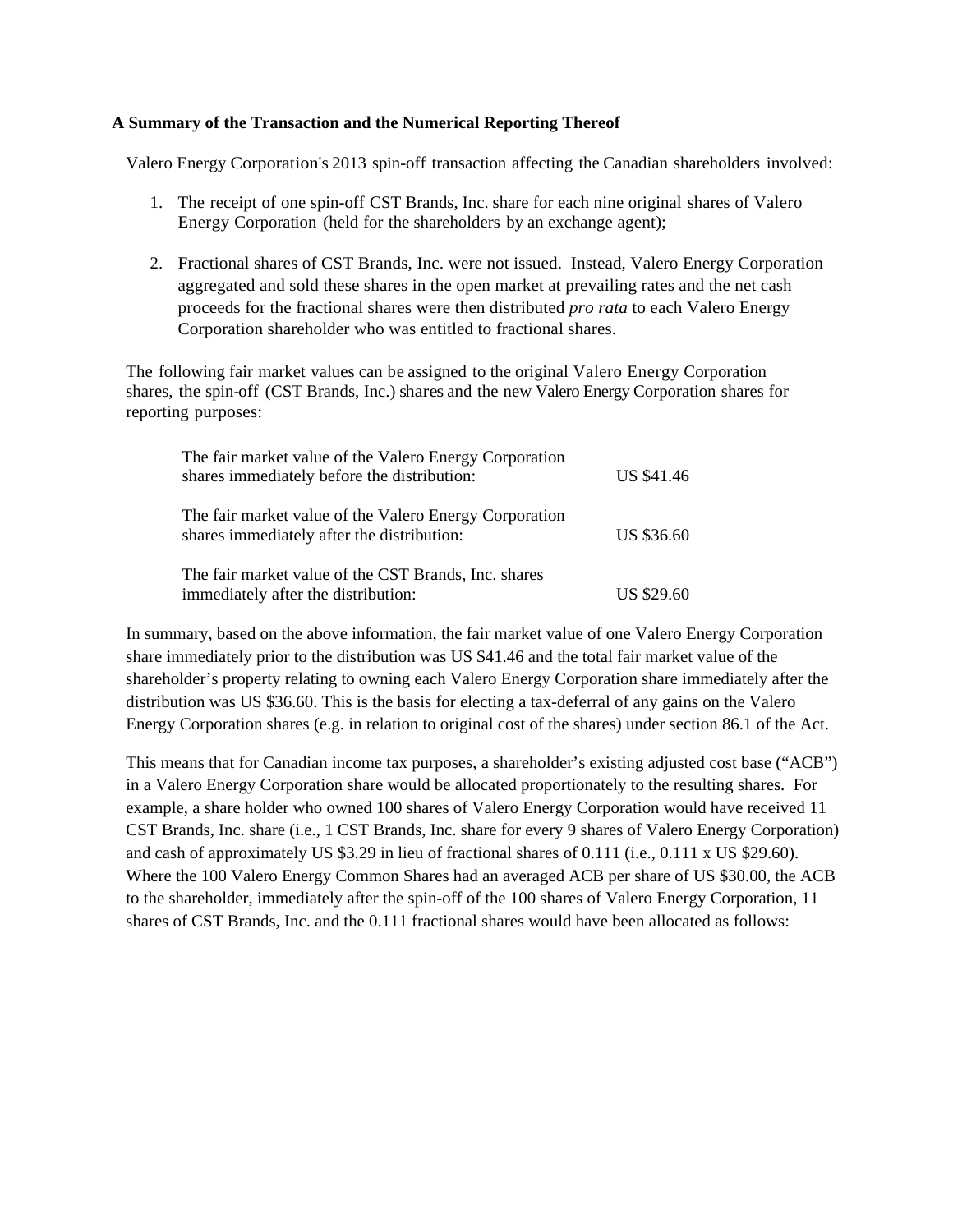|                                  | Per Share      | Total               |              |               |           |
|----------------------------------|----------------|---------------------|--------------|---------------|-----------|
| Adjusted cost base ("ACB") of    |                |                     |              |               |           |
| <b>Valero Energy Corporation</b> |                |                     |              |               |           |
| <b>Shares</b>                    | 30             | 3,000               |              |               |           |
|                                  |                |                     |              |               |           |
|                                  |                | Avg High/Low        |              |               |           |
|                                  |                | <b>NYSE</b> trading |              | Percentage of |           |
|                                  | # shares after | price on            | Total FMV at | FMV at        | Allocated |
|                                  |                | 05/02/2013          | 05/02/2013   | 05/02/2013    | ACB       |
|                                  | distribution   |                     |              |               |           |
| <b>Valero Energy Corporation</b> | 100            | 36.60               | 3,660.00     | 91.75%        | 2,752.50  |
|                                  |                |                     |              |               |           |
| CST Brands, Inc.                 | 11             | 29.60               | 325.60       | 8.16%         | 244.80    |
| Fractional shares                | 0.111          | 29.60               | 3.29         | 0.09%         | 2.70      |
|                                  |                |                     | 3,988.89     | 100.00%       | 3,000.00  |
|                                  |                |                     |              |               |           |

## **Additional Information for Quebec Income Tax Filers**

Quebec income tax filers who wish to take advantage of the section 86.1 rollover and of its equivalent for Quebec income tax purposes for the Valero Energy Corporation distribution, should enclose, in their Quebec income tax return, a copy of the section 86.1 election letter addressed to the CRA and also a separate sheet addressed to Revenue Quebec explaining that the enclosed letter to the CRA is in compliance with paragraph (f) of section 578.1 of the *Taxation Act* (Quebec) and sets out the information required by the second paragraph of section 578.3 of the *Taxation Act* (Quebec). In addition, Quebec filers should enclose a copy of the attached CRA letter which confirms the eligibility of the Valero Energy Corporation 2013 spin-off.